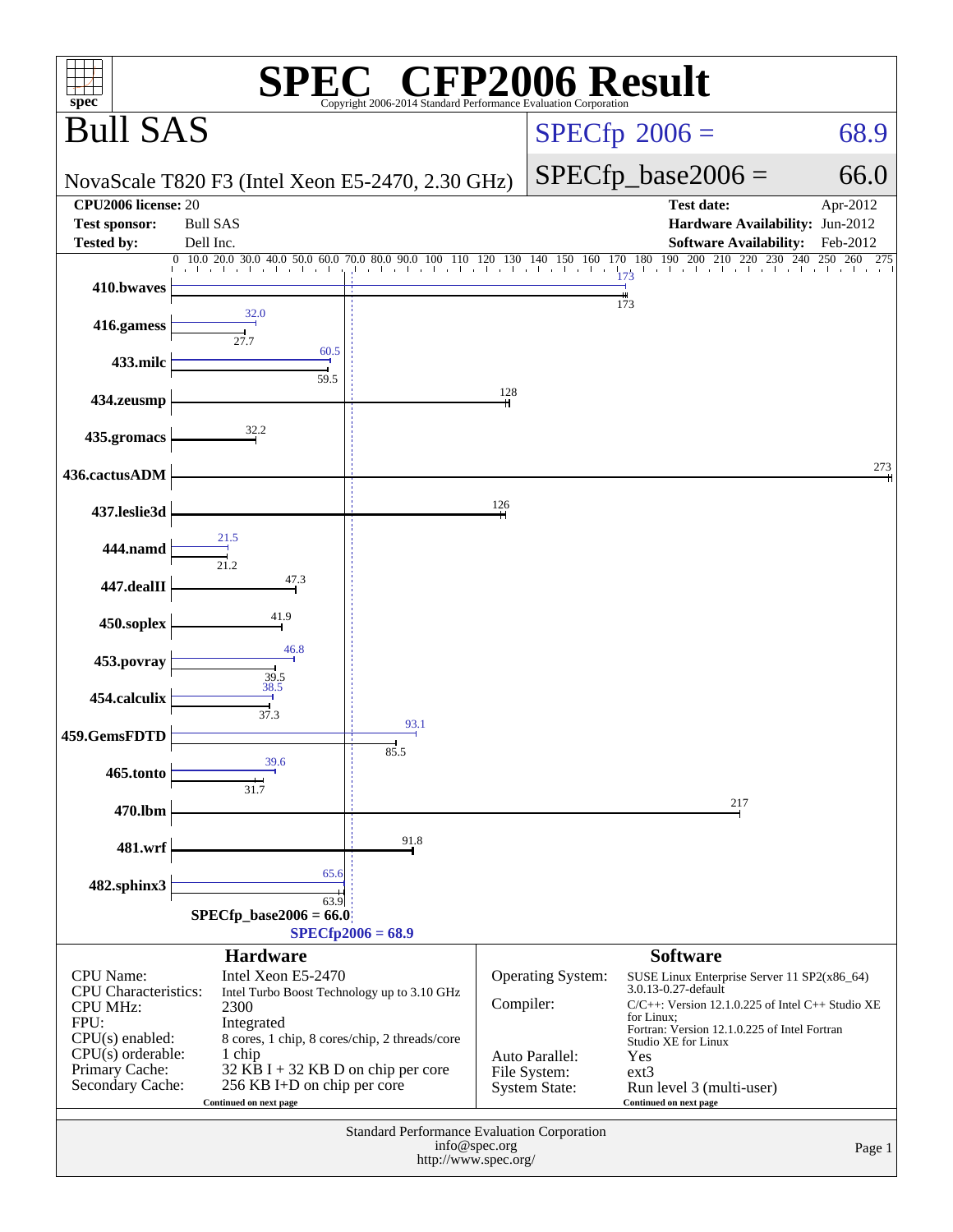

# Bull SAS

# $SPECfp2006 = 68.9$  $SPECfp2006 = 68.9$

NovaScale T820 F3 (Intel Xeon E5-2470, 2.30 GHz)

 $SPECTp\_base2006 = 66.0$ 

| <b>CPU2006 license: 20</b>                                                 |                                                                                                                              |                                                            | <b>Test date:</b><br>Apr-2012             |
|----------------------------------------------------------------------------|------------------------------------------------------------------------------------------------------------------------------|------------------------------------------------------------|-------------------------------------------|
| <b>Test sponsor:</b>                                                       | <b>Bull SAS</b>                                                                                                              |                                                            | <b>Hardware Availability: Jun-2012</b>    |
| <b>Tested by:</b>                                                          | Dell Inc.                                                                                                                    |                                                            | <b>Software Availability:</b><br>Feb-2012 |
| L3 Cache:<br>Other Cache:<br>Memory:<br>Disk Subsystem:<br>Other Hardware: | $20 \text{ MB I+D}$ on chip per chip<br>None<br>48 GB (6 x 8 GB 2Rx4 PC3-12800R-11, ECC)<br>1 x 300 GB 15000 RPM SAS<br>None | <b>Base Pointers:</b><br>Peak Pointers:<br>Other Software: | $64$ -bit<br>$32/64$ -bit<br>None         |

**[Results Table](http://www.spec.org/auto/cpu2006/Docs/result-fields.html#ResultsTable)**

|                  | Results Table                                                                                            |              |                |       |                |       |                |              |                |              |                |              |
|------------------|----------------------------------------------------------------------------------------------------------|--------------|----------------|-------|----------------|-------|----------------|--------------|----------------|--------------|----------------|--------------|
|                  |                                                                                                          | <b>Base</b>  |                |       |                |       | <b>Peak</b>    |              |                |              |                |              |
| <b>Benchmark</b> | <b>Seconds</b>                                                                                           | <b>Ratio</b> | <b>Seconds</b> | Ratio | <b>Seconds</b> | Ratio | <b>Seconds</b> | <b>Ratio</b> | <b>Seconds</b> | <b>Ratio</b> | <b>Seconds</b> | <b>Ratio</b> |
| 410.bwayes       | 78.9                                                                                                     | 172          | 78.3           | 174   | 78.5           | 173   | 78.5           | 173          | 78.5           | 173          | 78.5           | 173          |
| 416.gamess       | 703                                                                                                      | 27.9         | 707            | 27.7  | 709            | 27.6  | 612            | 32.0         | 612            | 32.0         | 612            | 32.0         |
| $433$ .milc      | 154                                                                                                      | 59.5         | 154            | 59.6  | 154            | 59.5  | 152            | 60.5         | 152            | 60.4         | <u>152</u>     | 60.5         |
| 434.zeusmp       | 70.9                                                                                                     | 128          | 70.7           | 129   | 71.5           | 127   | 70.9           | 128          | 70.7           | 129          | 71.5           | 127          |
| 435 gromacs      | 222                                                                                                      | 32.2         | 223            | 32.0  | 222            | 32.2  | 222            | 32.2         | 223            | 32.0         | 222            | 32.2         |
| 436.cactusADM    | 43.7                                                                                                     | 273          | 43.5           | 275   | 43.7           | 273   | 43.7           | 273          | 43.5           | 275          | 43.7           | 273          |
| 437.leslie3d     | 74.9                                                                                                     | 126          | 74.9           | 126   | 73.9           | 127   | 74.9           | 126          | 74.9           | 126          | 73.9           | 127          |
| 444.namd         | 379                                                                                                      | 21.2         | 378            | 21.2  | 378            | 21.2  | 372            | 21.6         | 372            | 21.5         | 372            | 21.5         |
| 447.dealII       | 242                                                                                                      | 47.3         | 241            | 47.5  | 242            | 47.3  | 242            | 47.3         | 241            | 47.5         | 242            | 47.3         |
| $450$ .soplex    | 198                                                                                                      | 42.0         | 199            | 41.8  | 199            | 41.9  | 198            | 42.0         | 199            | 41.8         | <u>199</u>     | 41.9         |
| 453.povray       | 135                                                                                                      | 39.3         | 135            | 39.5  | 135            | 39.5  | 115            | 46.4         | 113            | 46.9         | 114            | 46.8         |
| 454.calculix     | 223                                                                                                      | 37.0         | 221            | 37.3  | 221            | 37.3  | 215            | 38.5         | 214            | 38.5         | 213            | 38.7         |
| 459.GemsFDTD     | 124                                                                                                      | 85.5         | 124            | 85.4  | 124            | 85.5  | <u>114</u>     | 93.1         | 114            | 93.1         | 114            | 93.1         |
| $465$ .tonto     | 310                                                                                                      | 31.7         | 311            | 31.7  | 282            | 34.9  | 248            | 39.7         | 250            | 39.3         | 248            | <u>39.6</u>  |
| 470.1bm          | 63.4                                                                                                     | 217          | 63.4           | 217   | 63.4           | 217   | 63.4           | 217          | 63.4           | 217          | 63.4           | 217          |
| 481.wrf          | 121                                                                                                      | 92.1         | 122            | 91.8  | 122            | 91.7  | 121            | 92.1         | 122            | 91.8         | 122            | 91.7         |
| 482.sphinx3      | 298                                                                                                      | 65.5         | 306            | 63.6  | 305            | 63.9  | 296            | 65.8         | 297            | 65.6         | 297            | 65.6         |
|                  | Results appear in the order in which they were run. Bold underlined text indicates a median measurement. |              |                |       |                |       |                |              |                |              |                |              |

### **[Operating System Notes](http://www.spec.org/auto/cpu2006/Docs/result-fields.html#OperatingSystemNotes)**

Stack size set to unlimited using "ulimit -s unlimited"

#### **[Platform Notes](http://www.spec.org/auto/cpu2006/Docs/result-fields.html#PlatformNotes)**

 CPU Power Management set to Maximum Performance Memory Frequency set to Maximum Performance Turbo Boost set to Enabled C States/C1E set to Enabled Sysinfo program /root/CPU2006-1.2/config/sysinfo.rev6800 \$Rev: 6800 \$ \$Date:: 2011-10-11 #\$ 6f2ebdff5032aaa42e583f96b07f99d3 running on T320 Mon Apr 23 02:19:25 2012

 This section contains SUT (System Under Test) info as seen by some common utilities. To remove or add to this section, see: Continued on next page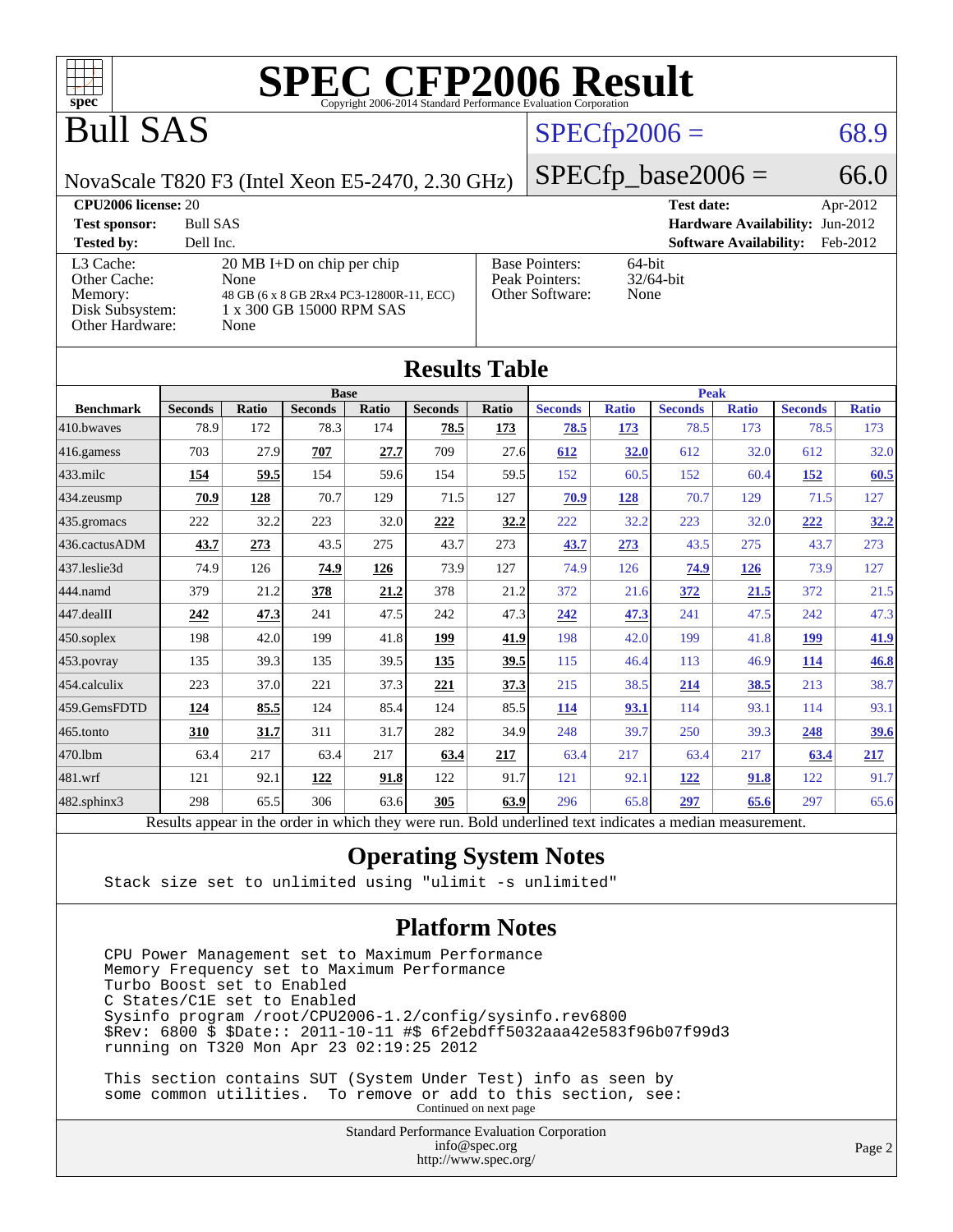

Bull SAS

 $SPECTp2006 = 68.9$ 

NovaScale T820 F3 (Intel Xeon E5-2470, 2.30 GHz)

**[Tested by:](http://www.spec.org/auto/cpu2006/Docs/result-fields.html#Testedby)** Dell Inc. **[Software Availability:](http://www.spec.org/auto/cpu2006/Docs/result-fields.html#SoftwareAvailability)** Feb-2012

**[CPU2006 license:](http://www.spec.org/auto/cpu2006/Docs/result-fields.html#CPU2006license)** 20 **[Test date:](http://www.spec.org/auto/cpu2006/Docs/result-fields.html#Testdate)** Apr-2012 **[Test sponsor:](http://www.spec.org/auto/cpu2006/Docs/result-fields.html#Testsponsor)** Bull SAS **[Hardware Availability:](http://www.spec.org/auto/cpu2006/Docs/result-fields.html#HardwareAvailability)** Jun-2012

 $SPECTp\_base2006 = 66.0$ 

### **[Platform Notes \(Continued\)](http://www.spec.org/auto/cpu2006/Docs/result-fields.html#PlatformNotes)**

 <http://www.spec.org/cpu2006/Docs/config.html#sysinfo> From /proc/cpuinfo model name : Intel(R) Xeon(R) CPU E5-2470 0 @ 2.30GHz 1 "physical id"s (chips) 16 "processors" cores, siblings (Caution: counting these is hw and system dependent. The following excerpts from /proc/cpuinfo might not be reliable. Use with caution.) cpu cores : 8 siblings : 16 physical 0: cores 0 1 2 3 4 5 6 7 cache size : 20480 KB From /proc/meminfo MemTotal: 49381732 kB HugePages\_Total: 0 Hugepagesize: 2048 kB

 /usr/bin/lsb\_release -d SUSE Linux Enterprise Server 11 (x86\_64)

 From /etc/\*release\* /etc/\*version\* SuSE-release: SUSE Linux Enterprise Server 11 (x86\_64) VERSION = 11 PATCHLEVEL = 2

 uname -a: Linux T320 3.0.13-0.27-default #1 SMP Wed Feb 15 13:33:49 UTC 2012 (d73692b) x86\_64 x86\_64 x86\_64 GNU/Linux

run-level 3 Apr 22 19:55 last=S

 SPEC is set to: /root/CPU2006-1.2 Filesystem Type Size Used Avail Use% Mounted on /dev/sda2 ext3 226G 12G 203G 6% /

Additional information from dmidecode:

(End of data from sysinfo program)

#### **[General Notes](http://www.spec.org/auto/cpu2006/Docs/result-fields.html#GeneralNotes)**

Environment variables set by runspec before the start of the run:  $KMP$  AFFINITY = "granularity=fine, scatter" LD\_LIBRARY\_PATH = "/root/CPU2006-1.2/libs/32:/root/CPU2006-1.2/libs/64" OMP\_NUM\_THREADS = "8"

 Binaries compiled on a system with 1x Core i7-860 CPU + 8GB memory using RHEL5.5

Continued on next page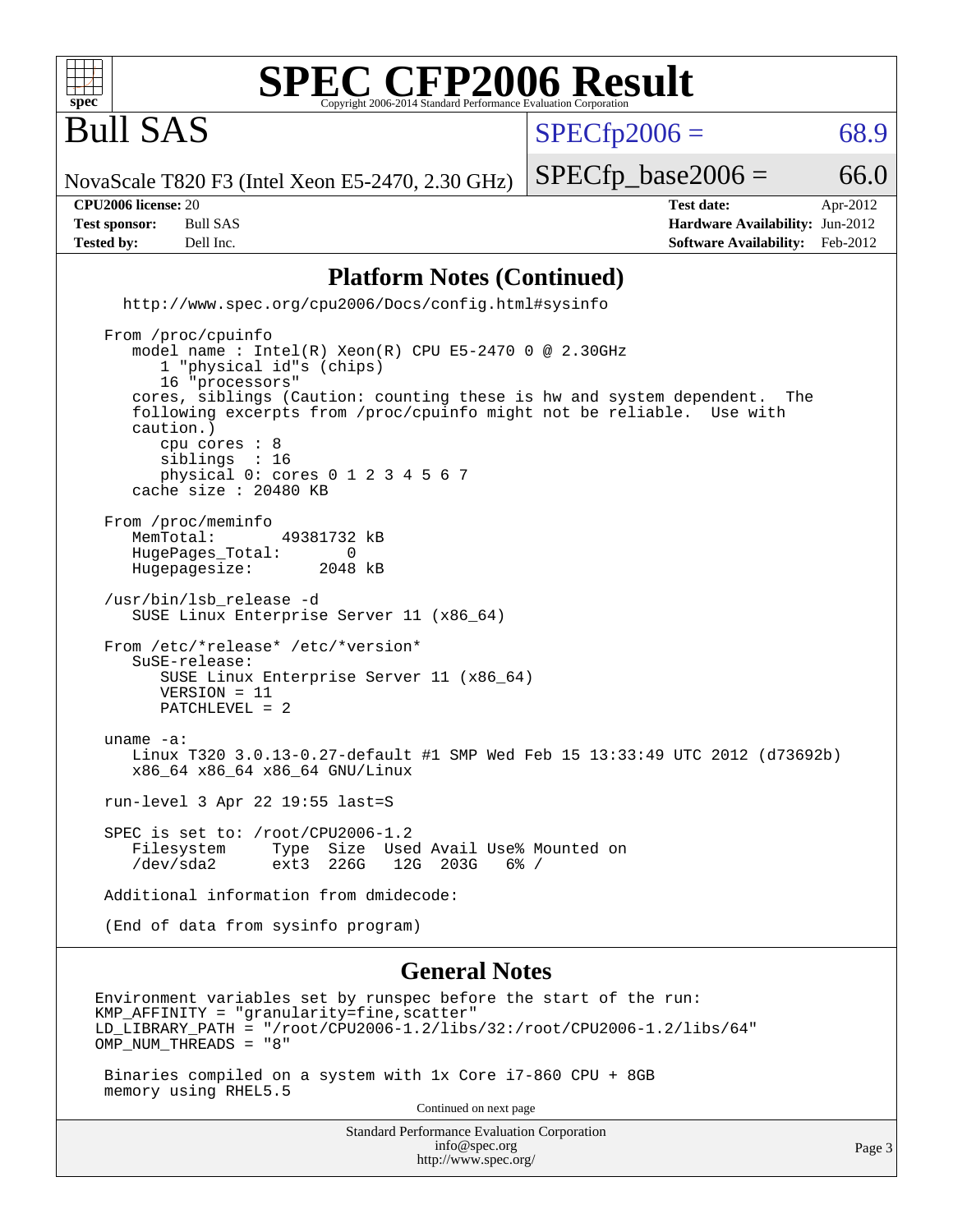

# Bull SAS

 $SPECTp2006 = 68.9$ 

NovaScale T820 F3 (Intel Xeon E5-2470, 2.30 GHz)

 $SPECfp\_base2006 = 66.0$ 

**[CPU2006 license:](http://www.spec.org/auto/cpu2006/Docs/result-fields.html#CPU2006license)** 20 **[Test date:](http://www.spec.org/auto/cpu2006/Docs/result-fields.html#Testdate)** Apr-2012 **[Test sponsor:](http://www.spec.org/auto/cpu2006/Docs/result-fields.html#Testsponsor)** Bull SAS **[Hardware Availability:](http://www.spec.org/auto/cpu2006/Docs/result-fields.html#HardwareAvailability)** Jun-2012 **[Tested by:](http://www.spec.org/auto/cpu2006/Docs/result-fields.html#Testedby)** Dell Inc. **[Software Availability:](http://www.spec.org/auto/cpu2006/Docs/result-fields.html#SoftwareAvailability)** Feb-2012

#### **[General Notes \(Continued\)](http://www.spec.org/auto/cpu2006/Docs/result-fields.html#GeneralNotes)**

 Transparent Huge Pages disabled with: echo never > /sys/kernel/mm/transparent\_hugepage/enabled Filesystem page cache cleared with: echo 1> /proc/sys/vm/drop\_caches The Dell PowerEdge T320 and the Bull NovaScale T820 F3 models are electronically equivalent. The results have been measured on a Dell PowerEdge T320 model

### **[Base Compiler Invocation](http://www.spec.org/auto/cpu2006/Docs/result-fields.html#BaseCompilerInvocation)**

[C benchmarks](http://www.spec.org/auto/cpu2006/Docs/result-fields.html#Cbenchmarks): [icc -m64](http://www.spec.org/cpu2006/results/res2012q3/cpu2006-20120703-23448.flags.html#user_CCbase_intel_icc_64bit_0b7121f5ab7cfabee23d88897260401c)

[C++ benchmarks:](http://www.spec.org/auto/cpu2006/Docs/result-fields.html#CXXbenchmarks) [icpc -m64](http://www.spec.org/cpu2006/results/res2012q3/cpu2006-20120703-23448.flags.html#user_CXXbase_intel_icpc_64bit_bedb90c1146cab66620883ef4f41a67e)

[Fortran benchmarks](http://www.spec.org/auto/cpu2006/Docs/result-fields.html#Fortranbenchmarks): [ifort -m64](http://www.spec.org/cpu2006/results/res2012q3/cpu2006-20120703-23448.flags.html#user_FCbase_intel_ifort_64bit_ee9d0fb25645d0210d97eb0527dcc06e)

[Benchmarks using both Fortran and C](http://www.spec.org/auto/cpu2006/Docs/result-fields.html#BenchmarksusingbothFortranandC): [icc -m64](http://www.spec.org/cpu2006/results/res2012q3/cpu2006-20120703-23448.flags.html#user_CC_FCbase_intel_icc_64bit_0b7121f5ab7cfabee23d88897260401c) [ifort -m64](http://www.spec.org/cpu2006/results/res2012q3/cpu2006-20120703-23448.flags.html#user_CC_FCbase_intel_ifort_64bit_ee9d0fb25645d0210d97eb0527dcc06e)

### **[Base Portability Flags](http://www.spec.org/auto/cpu2006/Docs/result-fields.html#BasePortabilityFlags)**

| 410.bwaves: -DSPEC CPU LP64<br>416.gamess: -DSPEC_CPU_LP64 |                                                                |
|------------------------------------------------------------|----------------------------------------------------------------|
| 433.milc: -DSPEC CPU LP64                                  |                                                                |
| 434.zeusmp: -DSPEC_CPU_LP64                                |                                                                |
| 435.gromacs: -DSPEC_CPU_LP64 -nofor_main                   |                                                                |
| 436.cactusADM: -DSPEC CPU LP64 -nofor main                 |                                                                |
| 437.leslie3d: -DSPEC CPU LP64                              |                                                                |
| 444.namd: - DSPEC CPU LP64                                 |                                                                |
| 447.dealII: -DSPEC_CPU_LP64                                |                                                                |
| 450.soplex: -DSPEC_CPU_LP64                                |                                                                |
| 453.povray: -DSPEC_CPU_LP64                                |                                                                |
| 454.calculix: -DSPEC_CPU_LP64 -nofor_main                  |                                                                |
| 459.GemsFDTD: -DSPEC CPU LP64                              |                                                                |
| 465.tonto: - DSPEC CPU LP64                                |                                                                |
| 470.1bm: - DSPEC CPU LP64                                  |                                                                |
|                                                            | 481.wrf: -DSPEC_CPU_LP64 -DSPEC_CPU_CASE_FLAG -DSPEC_CPU_LINUX |
| 482.sphinx3: -DSPEC_CPU_LP64                               |                                                                |
|                                                            |                                                                |

### **[Base Optimization Flags](http://www.spec.org/auto/cpu2006/Docs/result-fields.html#BaseOptimizationFlags)**

[C benchmarks](http://www.spec.org/auto/cpu2006/Docs/result-fields.html#Cbenchmarks):

[-xAVX](http://www.spec.org/cpu2006/results/res2012q3/cpu2006-20120703-23448.flags.html#user_CCbase_f-xAVX) [-ipo](http://www.spec.org/cpu2006/results/res2012q3/cpu2006-20120703-23448.flags.html#user_CCbase_f-ipo) [-O3](http://www.spec.org/cpu2006/results/res2012q3/cpu2006-20120703-23448.flags.html#user_CCbase_f-O3) [-no-prec-div](http://www.spec.org/cpu2006/results/res2012q3/cpu2006-20120703-23448.flags.html#user_CCbase_f-no-prec-div) [-static](http://www.spec.org/cpu2006/results/res2012q3/cpu2006-20120703-23448.flags.html#user_CCbase_f-static) [-parallel](http://www.spec.org/cpu2006/results/res2012q3/cpu2006-20120703-23448.flags.html#user_CCbase_f-parallel) [-opt-prefetch](http://www.spec.org/cpu2006/results/res2012q3/cpu2006-20120703-23448.flags.html#user_CCbase_f-opt-prefetch) [-ansi-alias](http://www.spec.org/cpu2006/results/res2012q3/cpu2006-20120703-23448.flags.html#user_CCbase_f-ansi-alias)

Continued on next page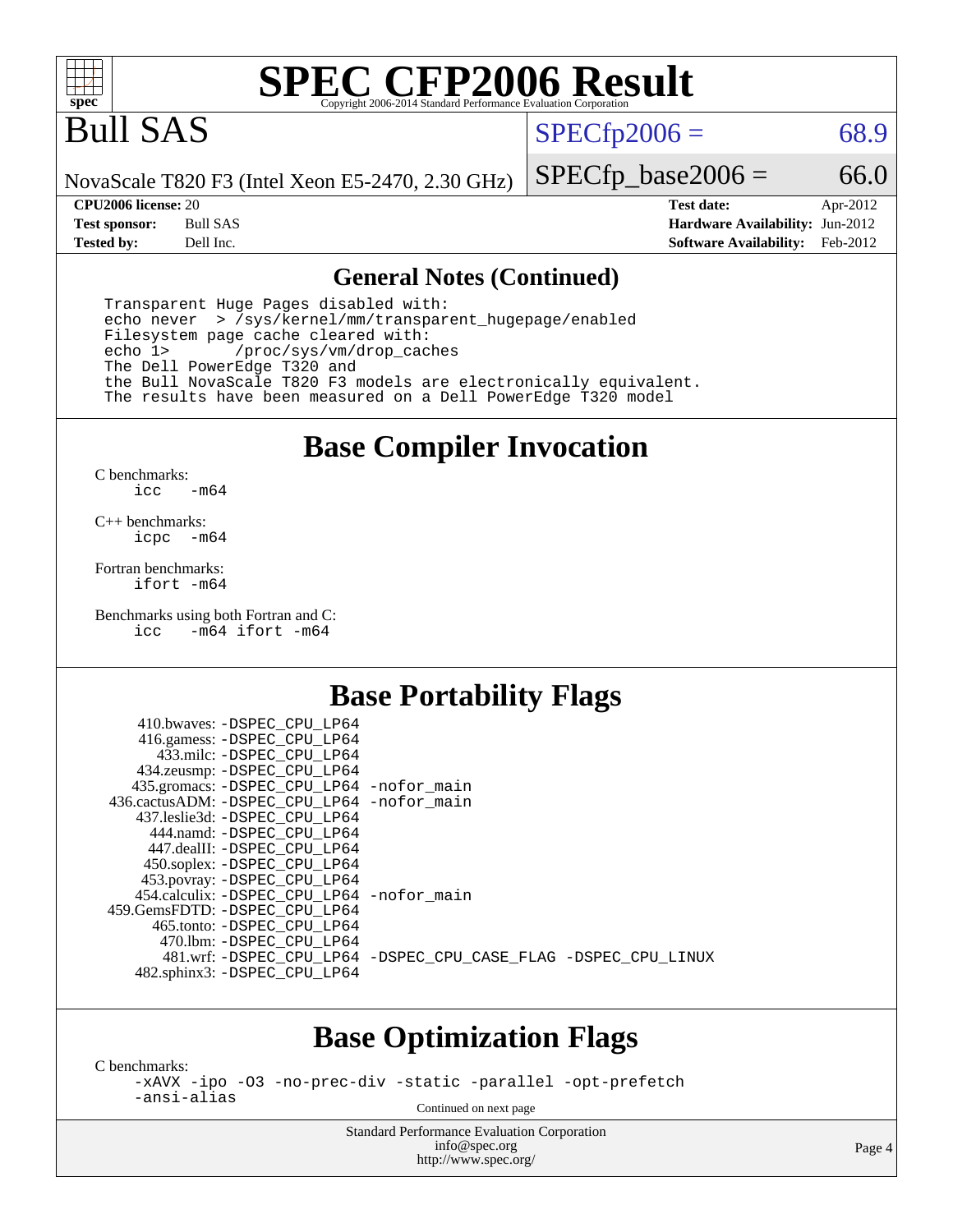

Bull SAS

 $SPECTp2006 = 68.9$ 

NovaScale T820 F3 (Intel Xeon E5-2470, 2.30 GHz)

 $SPECfp\_base2006 = 66.0$ 

**[CPU2006 license:](http://www.spec.org/auto/cpu2006/Docs/result-fields.html#CPU2006license)** 20 **[Test date:](http://www.spec.org/auto/cpu2006/Docs/result-fields.html#Testdate)** Apr-2012 **[Test sponsor:](http://www.spec.org/auto/cpu2006/Docs/result-fields.html#Testsponsor)** Bull SAS **[Hardware Availability:](http://www.spec.org/auto/cpu2006/Docs/result-fields.html#HardwareAvailability)** Jun-2012 **[Tested by:](http://www.spec.org/auto/cpu2006/Docs/result-fields.html#Testedby)** Dell Inc. **[Software Availability:](http://www.spec.org/auto/cpu2006/Docs/result-fields.html#SoftwareAvailability)** Feb-2012

## **[Base Optimization Flags \(Continued\)](http://www.spec.org/auto/cpu2006/Docs/result-fields.html#BaseOptimizationFlags)**

[C++ benchmarks:](http://www.spec.org/auto/cpu2006/Docs/result-fields.html#CXXbenchmarks) [-xAVX](http://www.spec.org/cpu2006/results/res2012q3/cpu2006-20120703-23448.flags.html#user_CXXbase_f-xAVX) [-ipo](http://www.spec.org/cpu2006/results/res2012q3/cpu2006-20120703-23448.flags.html#user_CXXbase_f-ipo) [-O3](http://www.spec.org/cpu2006/results/res2012q3/cpu2006-20120703-23448.flags.html#user_CXXbase_f-O3) [-no-prec-div](http://www.spec.org/cpu2006/results/res2012q3/cpu2006-20120703-23448.flags.html#user_CXXbase_f-no-prec-div) [-static](http://www.spec.org/cpu2006/results/res2012q3/cpu2006-20120703-23448.flags.html#user_CXXbase_f-static) [-opt-prefetch](http://www.spec.org/cpu2006/results/res2012q3/cpu2006-20120703-23448.flags.html#user_CXXbase_f-opt-prefetch) [-ansi-alias](http://www.spec.org/cpu2006/results/res2012q3/cpu2006-20120703-23448.flags.html#user_CXXbase_f-ansi-alias) [Fortran benchmarks](http://www.spec.org/auto/cpu2006/Docs/result-fields.html#Fortranbenchmarks): [-xAVX](http://www.spec.org/cpu2006/results/res2012q3/cpu2006-20120703-23448.flags.html#user_FCbase_f-xAVX) [-ipo](http://www.spec.org/cpu2006/results/res2012q3/cpu2006-20120703-23448.flags.html#user_FCbase_f-ipo) [-O3](http://www.spec.org/cpu2006/results/res2012q3/cpu2006-20120703-23448.flags.html#user_FCbase_f-O3) [-no-prec-div](http://www.spec.org/cpu2006/results/res2012q3/cpu2006-20120703-23448.flags.html#user_FCbase_f-no-prec-div) [-static](http://www.spec.org/cpu2006/results/res2012q3/cpu2006-20120703-23448.flags.html#user_FCbase_f-static) [-parallel](http://www.spec.org/cpu2006/results/res2012q3/cpu2006-20120703-23448.flags.html#user_FCbase_f-parallel) [-opt-prefetch](http://www.spec.org/cpu2006/results/res2012q3/cpu2006-20120703-23448.flags.html#user_FCbase_f-opt-prefetch)

[Benchmarks using both Fortran and C](http://www.spec.org/auto/cpu2006/Docs/result-fields.html#BenchmarksusingbothFortranandC):

[-xAVX](http://www.spec.org/cpu2006/results/res2012q3/cpu2006-20120703-23448.flags.html#user_CC_FCbase_f-xAVX) [-ipo](http://www.spec.org/cpu2006/results/res2012q3/cpu2006-20120703-23448.flags.html#user_CC_FCbase_f-ipo) [-O3](http://www.spec.org/cpu2006/results/res2012q3/cpu2006-20120703-23448.flags.html#user_CC_FCbase_f-O3) [-no-prec-div](http://www.spec.org/cpu2006/results/res2012q3/cpu2006-20120703-23448.flags.html#user_CC_FCbase_f-no-prec-div) [-static](http://www.spec.org/cpu2006/results/res2012q3/cpu2006-20120703-23448.flags.html#user_CC_FCbase_f-static) [-parallel](http://www.spec.org/cpu2006/results/res2012q3/cpu2006-20120703-23448.flags.html#user_CC_FCbase_f-parallel) [-opt-prefetch](http://www.spec.org/cpu2006/results/res2012q3/cpu2006-20120703-23448.flags.html#user_CC_FCbase_f-opt-prefetch) [-ansi-alias](http://www.spec.org/cpu2006/results/res2012q3/cpu2006-20120703-23448.flags.html#user_CC_FCbase_f-ansi-alias)

## **[Peak Compiler Invocation](http://www.spec.org/auto/cpu2006/Docs/result-fields.html#PeakCompilerInvocation)**

[C benchmarks](http://www.spec.org/auto/cpu2006/Docs/result-fields.html#Cbenchmarks):  $\text{icc}$   $-\text{m64}$ 

[C++ benchmarks:](http://www.spec.org/auto/cpu2006/Docs/result-fields.html#CXXbenchmarks) [icpc -m64](http://www.spec.org/cpu2006/results/res2012q3/cpu2006-20120703-23448.flags.html#user_CXXpeak_intel_icpc_64bit_bedb90c1146cab66620883ef4f41a67e)

[Fortran benchmarks](http://www.spec.org/auto/cpu2006/Docs/result-fields.html#Fortranbenchmarks): [ifort -m64](http://www.spec.org/cpu2006/results/res2012q3/cpu2006-20120703-23448.flags.html#user_FCpeak_intel_ifort_64bit_ee9d0fb25645d0210d97eb0527dcc06e)

[Benchmarks using both Fortran and C](http://www.spec.org/auto/cpu2006/Docs/result-fields.html#BenchmarksusingbothFortranandC): [icc -m64](http://www.spec.org/cpu2006/results/res2012q3/cpu2006-20120703-23448.flags.html#user_CC_FCpeak_intel_icc_64bit_0b7121f5ab7cfabee23d88897260401c) [ifort -m64](http://www.spec.org/cpu2006/results/res2012q3/cpu2006-20120703-23448.flags.html#user_CC_FCpeak_intel_ifort_64bit_ee9d0fb25645d0210d97eb0527dcc06e)

## **[Peak Portability Flags](http://www.spec.org/auto/cpu2006/Docs/result-fields.html#PeakPortabilityFlags)**

Same as Base Portability Flags

# **[Peak Optimization Flags](http://www.spec.org/auto/cpu2006/Docs/result-fields.html#PeakOptimizationFlags)**

[C benchmarks](http://www.spec.org/auto/cpu2006/Docs/result-fields.html#Cbenchmarks):

 433.milc: [-xAVX](http://www.spec.org/cpu2006/results/res2012q3/cpu2006-20120703-23448.flags.html#user_peakPASS2_CFLAGSPASS2_LDFLAGS433_milc_f-xAVX)(pass 2) [-prof-gen](http://www.spec.org/cpu2006/results/res2012q3/cpu2006-20120703-23448.flags.html#user_peakPASS1_CFLAGSPASS1_LDFLAGS433_milc_prof_gen_e43856698f6ca7b7e442dfd80e94a8fc)(pass 1) [-ipo](http://www.spec.org/cpu2006/results/res2012q3/cpu2006-20120703-23448.flags.html#user_peakPASS2_CFLAGSPASS2_LDFLAGS433_milc_f-ipo)(pass 2) [-O3](http://www.spec.org/cpu2006/results/res2012q3/cpu2006-20120703-23448.flags.html#user_peakPASS2_CFLAGSPASS2_LDFLAGS433_milc_f-O3)(pass 2) [-no-prec-div](http://www.spec.org/cpu2006/results/res2012q3/cpu2006-20120703-23448.flags.html#user_peakPASS2_CFLAGSPASS2_LDFLAGS433_milc_f-no-prec-div)(pass 2) [-prof-use](http://www.spec.org/cpu2006/results/res2012q3/cpu2006-20120703-23448.flags.html#user_peakPASS2_CFLAGSPASS2_LDFLAGS433_milc_prof_use_bccf7792157ff70d64e32fe3e1250b55)(pass 2) [-static](http://www.spec.org/cpu2006/results/res2012q3/cpu2006-20120703-23448.flags.html#user_peakOPTIMIZE433_milc_f-static) [-auto-ilp32](http://www.spec.org/cpu2006/results/res2012q3/cpu2006-20120703-23448.flags.html#user_peakCOPTIMIZE433_milc_f-auto-ilp32) [-ansi-alias](http://www.spec.org/cpu2006/results/res2012q3/cpu2006-20120703-23448.flags.html#user_peakCOPTIMIZE433_milc_f-ansi-alias)

 $470$ .lbm: basepeak = yes

```
 482.sphinx3: -xAVX -ipo -O3 -no-prec-div -unroll2 -ansi-alias
         -parallel
```
Continued on next page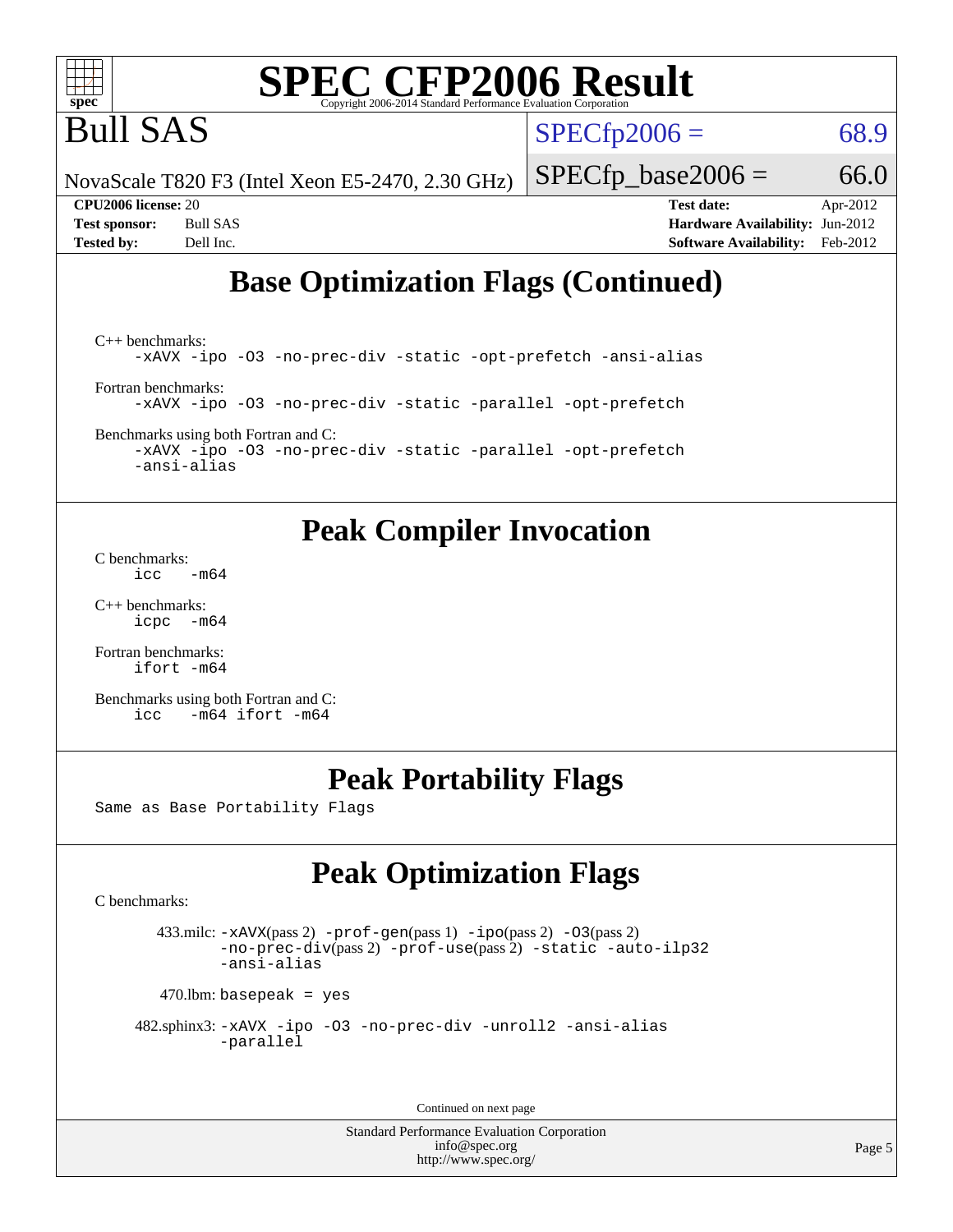

 $SPECTp2006 = 68.9$ 

NovaScale T820 F3 (Intel Xeon E5-2470, 2.30 GHz)

 $SPECTp\_base2006 = 66.0$ 

Bull SAS

**[CPU2006 license:](http://www.spec.org/auto/cpu2006/Docs/result-fields.html#CPU2006license)** 20 **[Test date:](http://www.spec.org/auto/cpu2006/Docs/result-fields.html#Testdate)** Apr-2012 **[Test sponsor:](http://www.spec.org/auto/cpu2006/Docs/result-fields.html#Testsponsor)** Bull SAS **[Hardware Availability:](http://www.spec.org/auto/cpu2006/Docs/result-fields.html#HardwareAvailability)** Jun-2012 **[Tested by:](http://www.spec.org/auto/cpu2006/Docs/result-fields.html#Testedby)** Dell Inc. **[Software Availability:](http://www.spec.org/auto/cpu2006/Docs/result-fields.html#SoftwareAvailability)** Feb-2012

# **[Peak Optimization Flags \(Continued\)](http://www.spec.org/auto/cpu2006/Docs/result-fields.html#PeakOptimizationFlags)**

```
C++ benchmarks: 
        444.namd: -xAVX(pass 2) -prof-gen(pass 1) -ipo(pass 2) -O3(pass 2)
               -no-prec-div(pass 2) -prof-use(pass 2) -fno-alias
                -auto-ilp32
       447.dealII: basepeak = yes
       450.soplex: basepeak = yes
      453.povray: -xAVX(pass 2) -prof-gen(pass 1) -ipo(pass 2) -O3(pass 2)
                -no-prec-div(pass 2) -prof-use(pass 2) -unroll4 -ansi-alias
Fortran benchmarks: 
      410.bwaves: -xAVX -ipo -O3 -no-prec-div -opt-prefetch -parallel
               -static
      416.gamess: -xAVX(pass 2) -prof-gen(pass 1) -ipo(pass 2) -O3(pass 2)
                -no-prec-div(pass 2) -prof-use(pass 2) -unroll2
                -inline-level=0-scalar-rep--static
      434.zeusmp: basepeak = yes
      437.leslie3d: basepeak = yes
  459.GemsFDTD: -xAVX(pass 2) -prof-gen(pass 1) -ipo(pass 2) -O3(pass 2)
                -no-prec-div(pass 2) -prof-use(pass 2) -unroll2
                -inline-level=0 -opt-prefetch -parallel
        465.tonto: -xAVX(pass 2) -prof-gen(pass 1) -ipo(pass 2) -O3(pass 2)
                -no-prec-div(pass 2) -prof-use(pass 2) -inline-calloc
                -opt-malloc-options=3 -auto -unroll4
Benchmarks using both Fortran and C: 
     435.gromacs: basepeak = yes
 436.cactusADM: basepeak = yes 454.calculix: -xAVX -ipo -O3 -no-prec-div -auto-ilp32 -ansi-alias
        481.wrf: basepeak = yes
```
The flags files that were used to format this result can be browsed at <http://www.spec.org/cpu2006/flags/Intel-ic12.1-official-linux64.20111122.html> <http://www.spec.org/cpu2006/flags/Dell-Platform-Settings-V1.2-revA.20120410.00.html>